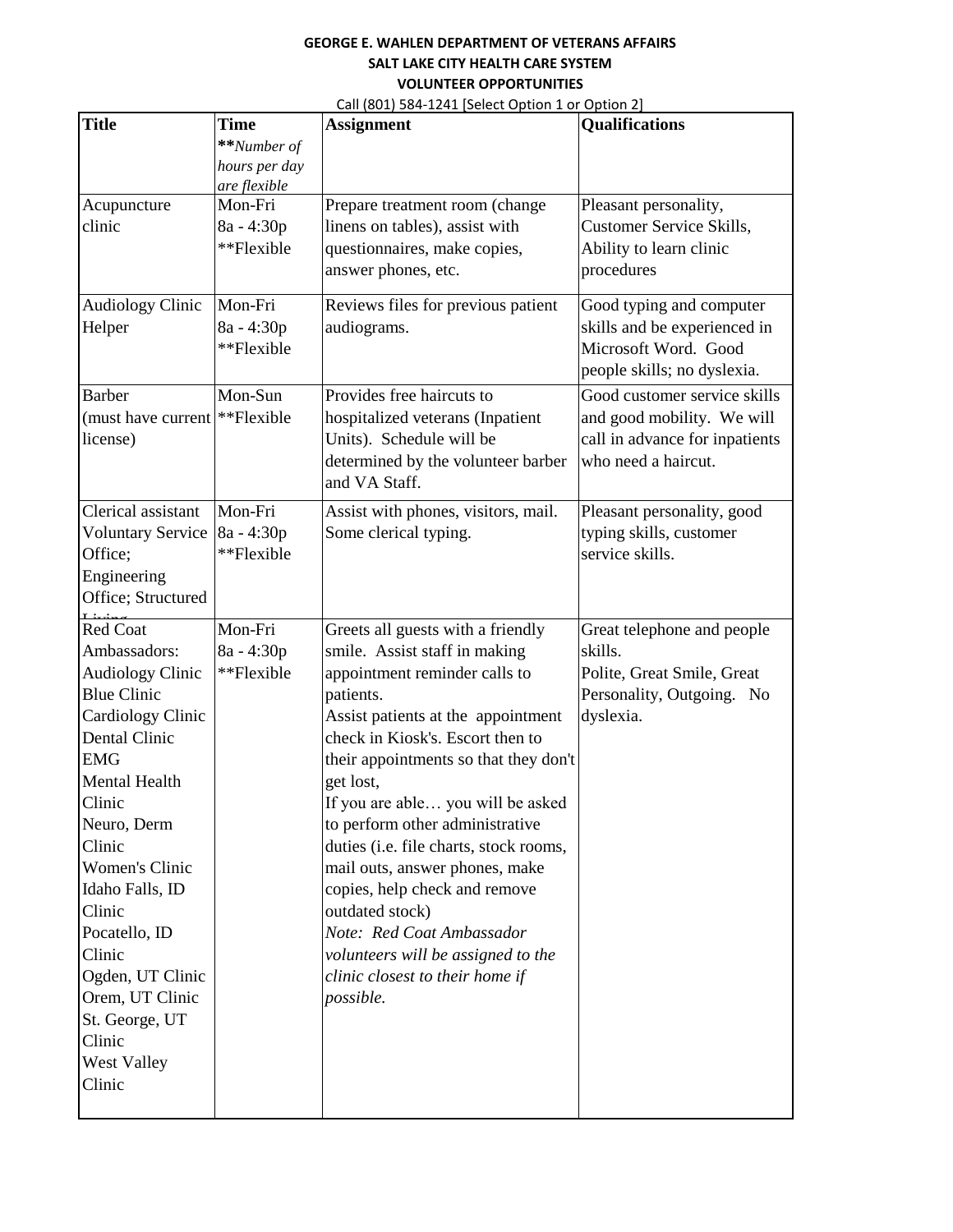| <b>Title</b>             | <b>Time</b>   | <b>Assignment</b>                                    | <b>Qualifications</b>          |
|--------------------------|---------------|------------------------------------------------------|--------------------------------|
|                          | **Number of   |                                                      |                                |
|                          | hours per day |                                                      |                                |
|                          | are flexible  |                                                      |                                |
| Document                 | Mon-Fri       | Scanning documents to organize                       | Must have good computer        |
| Scanner (MCCR)           | 8a-12p        | files and scan documents to a disk.                  | skills, HIPAA compliance       |
|                          | $12p - 4p$    | High volume access to patient                        | imperative and ability to      |
|                          |               | protected information.                               | follow directions. Will        |
|                          |               |                                                      | provide training.              |
| Employee                 | Weekdays      | Assist at window, hand out                           | People skills and good         |
| clothing Room            | **Flexible    | assigned uniforms, some filing $\&$                  | mobility.                      |
| Assistant                |               | customer service.                                    |                                |
|                          |               |                                                      |                                |
| <b>Transport Helpers</b> | Mon-Fri       | Transporting patients to X-Ray or                    | Must be able to lift 30-50-    |
|                          | $8a - 4:30p$  | Pharmacy either by wheelchair or                     | lbs. if possible.              |
|                          | **Flexible    | stretcher; transporting specimens to                 | Must be able to move patients  |
|                          |               | lab; helping patients with                           | on stretchers and in           |
|                          |               | prescriptions during weekends.                       | wheelchairs. (if not - lets us |
|                          |               |                                                      | know so that we can            |
|                          |               |                                                      | accommodate disability)        |
|                          |               |                                                      |                                |
| <b>GI Clinic Helper</b>  | **Flexible    | Prepare outgoing mail; manage wait Good spelling and |                                |
|                          |               | list; keep files current.                            | organization skills.           |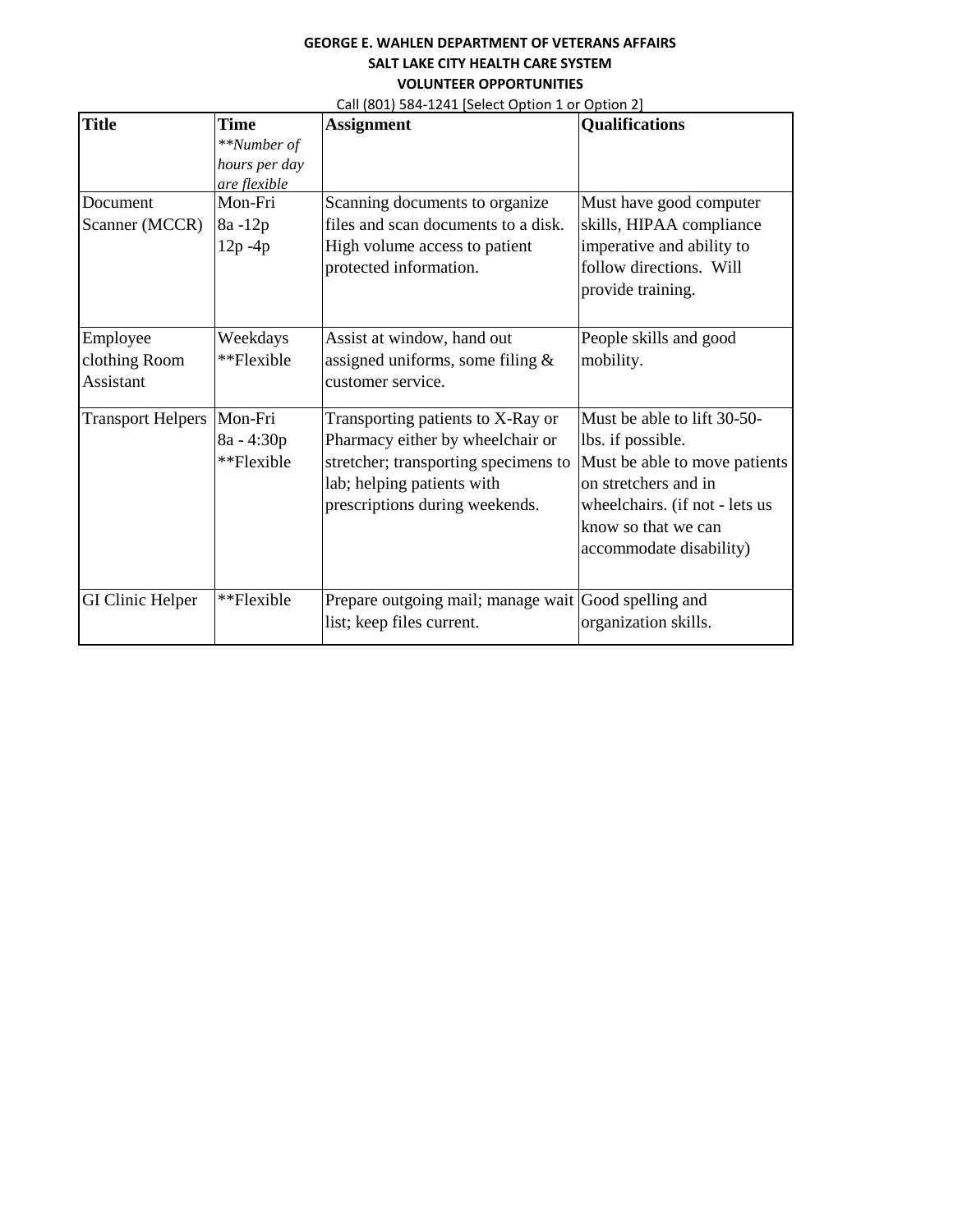| <b>Title</b>          | Time          | <b>Assignment</b>                                                                              | <b>Qualifications</b>         |
|-----------------------|---------------|------------------------------------------------------------------------------------------------|-------------------------------|
|                       | **Number of   |                                                                                                |                               |
|                       | hours per day |                                                                                                |                               |
|                       | are flexible  |                                                                                                |                               |
| <b>Fisher House</b>   | Mon - Sun     | Baker: Bake sweets and goodies for the guests.                                                 | Good organization and         |
| Helpers               |               | They can either use the Home donations to cook                                                 | listening skills.             |
| 1.                    |               | with or drop off goods.<br>Cook: Cook 1-3 times per week using food items                      | Good telephone and people     |
| Activity/Special      |               | we have on hand. Utilize the food donations.                                                   | skills.                       |
| Events                |               | Help provide the families with a prepared meal.                                                | Pleasant personality.         |
| 2. Cooking            |               | Kitchen Attendant: Maintain & focus on the                                                     | Must be reliable.             |
| Committees            |               | kitchen. Will need to re-stock, organize, and<br>wipe down pantries & refrigerators. Keep a    |                               |
| 3. Family Liaison     |               | shopping list of items needed. Discard any old                                                 |                               |
|                       |               | items and replace with new. Lay out snacks to                                                  |                               |
| 4. Laundry            |               | make it easier for guests to "grab and go."                                                    |                               |
| Helper                |               | Kitchen/Storage Closet organizer: Monitor the<br>inventory of the community pantry and rotates |                               |
| 5. Housekeeping       |               | stock to ensure freshness. Maintains Storage                                                   |                               |
| Assistant             |               | Closet (linens, toiletries, paper goods, etc.), and                                            |                               |
|                       |               | replaces items as needed.<br>Laundry/Housekeeping Assistant: Must be                           |                               |
|                       |               | available 9:00am Mondays or Thursdays for                                                      |                               |
|                       |               | laundry exchange day. Assist the housekeepers                                                  |                               |
|                       |               | with exchanging the guest dirty linens/towels                                                  |                               |
|                       |               | with new ones. This begins as 9:00 a.m.<br>Cleaning/Organizing assistant: Needs to be          |                               |
|                       |               | detailed oriented in the cleaning skills. Volunteer                                            |                               |
|                       |               | will keep the common areas of the house                                                        |                               |
|                       |               | thoroughly cleaned (i.e.: kitchen appliances, base                                             |                               |
|                       |               | boards, walls, etc.).                                                                          |                               |
|                       |               | Grocery Shopper: Will pick up items on our<br>grocery shopping list once a week or a needed    |                               |
|                       |               | using grocery store gift cards we have.                                                        |                               |
|                       |               | Landscaping/Gardening Assistant: Will help                                                     |                               |
|                       |               | make sure the yard is blooming and being well<br>groomed and maintained. Receive donations of  |                               |
|                       |               | flowers, plants or advise as to what to purchase.                                              |                               |
|                       |               | Manage community groups the come to help                                                       |                               |
|                       |               | either the yardwork. Maintain garden.                                                          |                               |
|                       |               | <b>Pamperer:</b> Will come in as often as they would                                           |                               |
| <b>GI Lab Helper</b>  | **Flexible    | like to pamper the guests by doing their nails,<br>Filing, prepare outgoing patient            | Good telephone and people     |
|                       |               | mail, make reminder telephone calls skills and no dyslexia.                                    |                               |
|                       |               | to patients, and copying                                                                       |                               |
|                       |               | information.                                                                                   |                               |
|                       |               |                                                                                                |                               |
| <b>Laundry Helper</b> | Weekdays      | Fold and stamp linens. Straighten                                                              | Good mobility. Ability to     |
|                       | 7a -3:30p     | closets organize storerooms in the                                                             | follow directions.            |
|                       | **Flexible    | wards.                                                                                         |                               |
| Library Helper        | Weekdays      | Take book caret to the wards.,                                                                 | Enjoy interaction with        |
|                       | **Flexible    | Shelving books                                                                                 | patients.                     |
|                       |               |                                                                                                | Able to push book cart to the |
|                       |               |                                                                                                | wards.                        |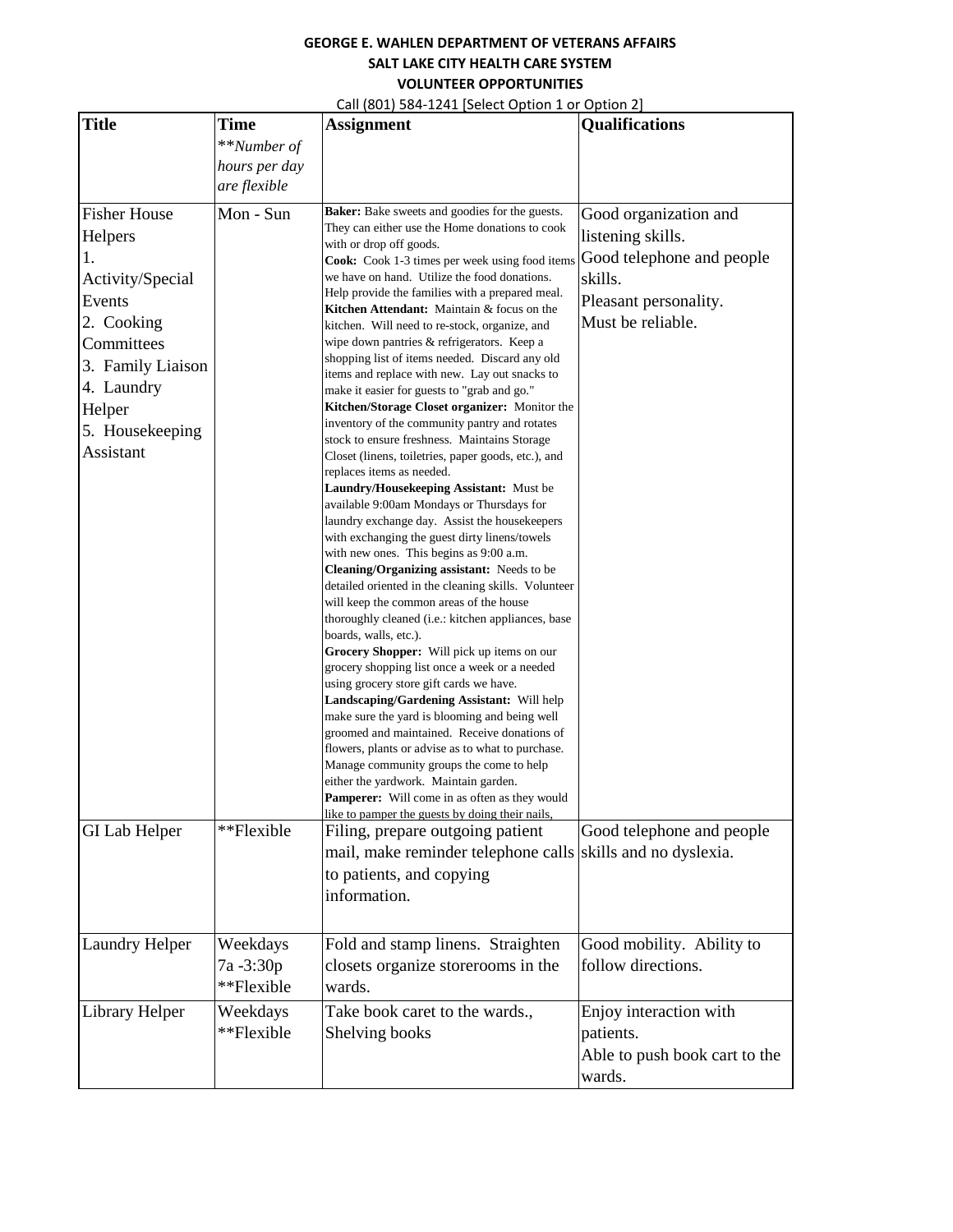| <b>Title</b>                                      | <b>Time</b>                                  | <b>Assignment</b>                                                                                                                                                                                                                                                        | <b>Qualifications</b>                                                                                                                                                                                                                           |
|---------------------------------------------------|----------------------------------------------|--------------------------------------------------------------------------------------------------------------------------------------------------------------------------------------------------------------------------------------------------------------------------|-------------------------------------------------------------------------------------------------------------------------------------------------------------------------------------------------------------------------------------------------|
|                                                   | **Number of                                  |                                                                                                                                                                                                                                                                          |                                                                                                                                                                                                                                                 |
|                                                   | hours per day                                |                                                                                                                                                                                                                                                                          |                                                                                                                                                                                                                                                 |
| <b>Library Assistant</b>                          | **Flexible                                   | Computer Help                                                                                                                                                                                                                                                            | Accurate typing skills.<br>Training will be provided.                                                                                                                                                                                           |
| Mail Room<br>Helper                               | Weekdays<br>**Flexible                       | Assist in the sorting of mail,<br>preparing items for shipment,<br>delivery of mail throughout the<br>medical center.                                                                                                                                                    | Good organization skills, no<br>dyslexia.<br>Good communication skills,<br>ability to follow directions.                                                                                                                                        |
| Mental Health<br><b>Clerk Assistant</b>           | Weekdays<br>**Flexible                       | Help reorganize files and answer<br>telephones, patient reminder calls,                                                                                                                                                                                                  | Good organization skills,<br>computer experience.                                                                                                                                                                                               |
| <b>MRI</b> Clerk<br>Assistant                     | Weekdays<br>**Flexible                       | Assist clerks with patient check-in,<br>Screening Sheets, Lt. Phone work.                                                                                                                                                                                                | Good social skill,<br>communicate clearly, Escort<br>patients to MRI mobile unit.                                                                                                                                                               |
| <b>Million Veteran</b><br>Project (MVP)<br>Helper | **Flexible                                   | Assists MVP staff by<br>communicating with Veterans and<br>sharing information about the MVP<br>research project.                                                                                                                                                        | Good social skill,<br>communicate clearly, Escort<br>veterans to the MVP Clinic.                                                                                                                                                                |
| Neurosurgery<br>Helper                            | Mon-Thur<br>2days/mo.<br>** Flexible         | Prepare outgoing mail to patients.                                                                                                                                                                                                                                       | Organizational skills.                                                                                                                                                                                                                          |
| Nuclear Med<br>Clerk                              | Weekdays<br>**Flexible                       | Updating files, organizing office<br>information.                                                                                                                                                                                                                        | Organizational skills.                                                                                                                                                                                                                          |
| OR/SPD Helper                                     | Mon-Fri<br>8a - 12p<br>$12p - 4p$<br>4p - 6p | Move clean case carts from SPD to<br>OR, move used case carts from OR<br>to SPD, occasionally move clean<br>case carts from OR to SPD.                                                                                                                                   | Ability to move case cart to<br>elevator and take to another<br>floor and deliver to OR or<br>SPD.                                                                                                                                              |
| <b>Patient Transport</b><br>(Cart Driver)         | Mon-Fri<br>8a -12p<br>$12p - 4p$             | Drive indoor or outdoor courtesy<br>cart to transport disabled Veterans,<br>spouses & visitors to appointments,<br>parking garage and the canteen.                                                                                                                       | Ability to drive slowly and<br>safely and have a pleasant<br>personality.<br>Good eyesight and hearing a<br>must. (4 hour shifts).                                                                                                              |
| <b>Patient Education</b><br>Assistant             | **Flexible                                   | <b>Assist Patient Education Director</b><br>and Committee.<br>Organize and prepare patient<br>packets.<br>Continuously monitor and stock<br>wall racks on floors.<br>Assist with preparation of education able to walk/travel to all areas<br>displays, bulletin boards. | Strong interpersonal skills.<br>Ability to take responsibility<br>and work well with staff and<br>patients. Dependable and a<br>good role model for Veterans<br>Move! Program. Must be<br>of Medical Center and<br>carry/transport light loads. |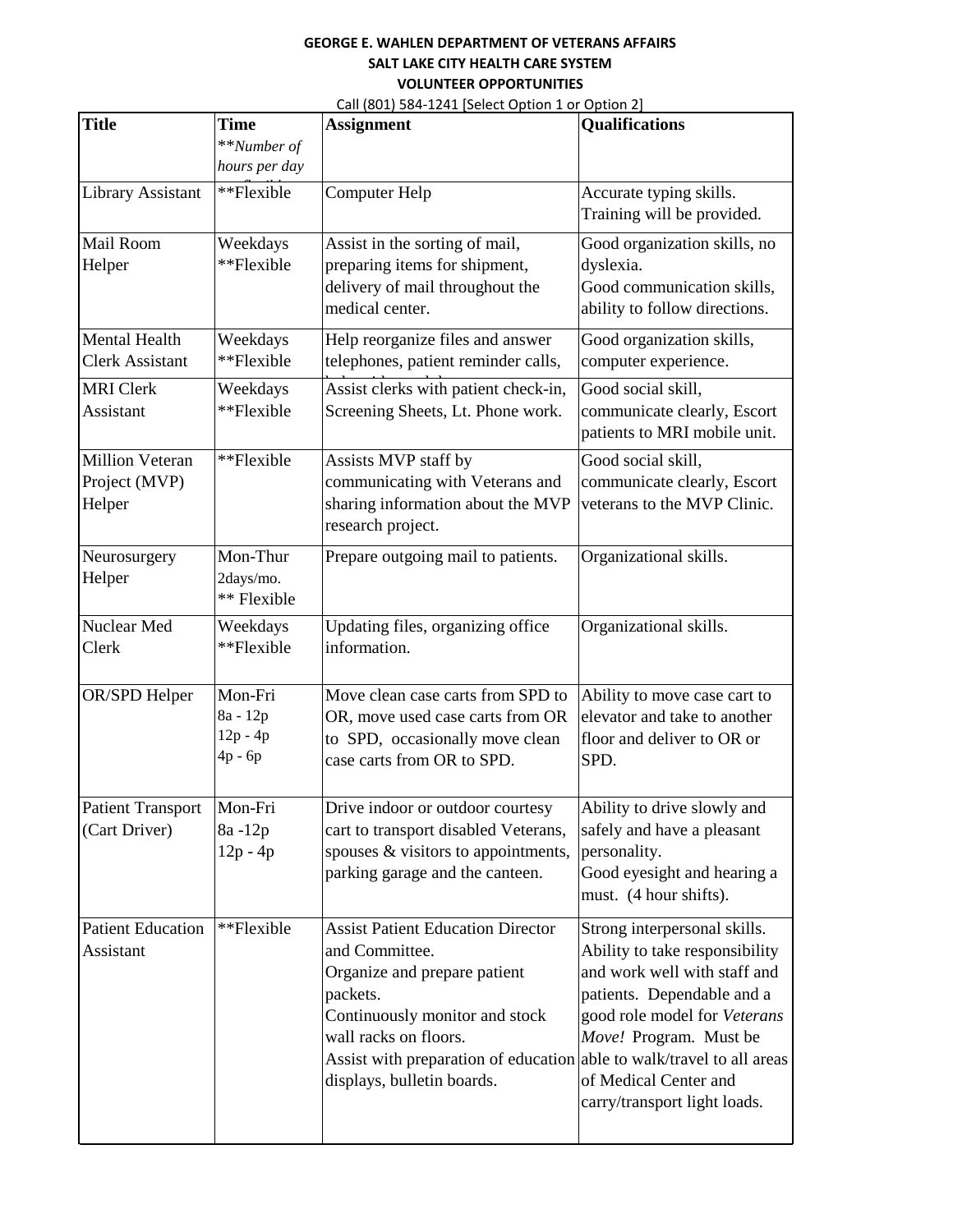| <b>Title</b>                                              | Time<br>**Number of<br>hours per day<br>are flexible | <b>Assignment</b>                                                                                                                                                                                                                                                                                                            | <b>Qualifications</b>                                                                                                                                                                                                                                                     |
|-----------------------------------------------------------|------------------------------------------------------|------------------------------------------------------------------------------------------------------------------------------------------------------------------------------------------------------------------------------------------------------------------------------------------------------------------------------|---------------------------------------------------------------------------------------------------------------------------------------------------------------------------------------------------------------------------------------------------------------------------|
| Popcorn Fund<br>Raiser<br>Ambassador                      | Weekdays<br>**Flexible                               | Make popcorn and accept donations<br>for VA Voluntary Service patient<br>recreational activities.                                                                                                                                                                                                                            | Ability to follow directions,<br>ability to work with money,<br>enjoys interaction with<br>people.                                                                                                                                                                        |
| Podiatry Clinic<br><b>Intake Volunteer</b><br>(1st floor) | Thursdays<br>12:30pm -<br>4:30pm                     | Assist clinic staff with placement of<br>patients into rooms.<br>Update and maintain patient list,<br>board, stocking supplies, etc.                                                                                                                                                                                         | Good communication and<br>coordination skills.<br>Pleasant personality, well<br>organized                                                                                                                                                                                 |
| Prosthetic Clerk<br>Assistant                             | **Flexible                                           | Ware housing & office support,<br>prepare mailings, filing.                                                                                                                                                                                                                                                                  | Knowledge of alphabet; no<br>dyslexia.<br>Some typing and computer<br>skills.                                                                                                                                                                                             |
| Prosthetic Helper<br>Assistant                            | **Flexible                                           | Warehousing, packing and<br>unpacking, inventory,<br>housekeeping.                                                                                                                                                                                                                                                           | Ability to lift.<br>Good attention to detail.<br>Some knowledge of medical<br>center.                                                                                                                                                                                     |
| Red Carpet coffee<br>Service                              | Mon-Fri<br>8a-11:30a                                 | Put refreshments out for patient<br>who have been fasting for lab work.                                                                                                                                                                                                                                                      | Make coffee and deliver<br>refreshments.<br>Clean up work area.                                                                                                                                                                                                           |
| Rehabilitation<br><b>Recreation Helper</b>                | 7 days/wk<br>2hrs/day (am<br>or pm)                  | Play checkers, Wii games, watch<br>movies with patients, Listen to<br>patient's life stories.<br>Shuttle Driver: akes patients to<br>various Recreational Activities<br>planned by the Rec. Therapy Dept.<br>In VA Vans. Must pass a driver<br>physical, have a clean driving<br>record and personal liability<br>insurance. | Enjoy one to one with<br>patients, pleasant personality,<br>good hearing.<br>Ability to pass a VA Physical,<br>have a valid driver license,<br>clean driving record and<br>personal liability insurance,<br>pleasant personality.<br>Good eyesight and hearing a<br>must. |
| Research<br>Volunteer                                     | Weekdays<br>**Flexible                               | Stuffing envelopes for essential<br>mail out letters.                                                                                                                                                                                                                                                                        | Ability to follow directions<br>and work independently.                                                                                                                                                                                                                   |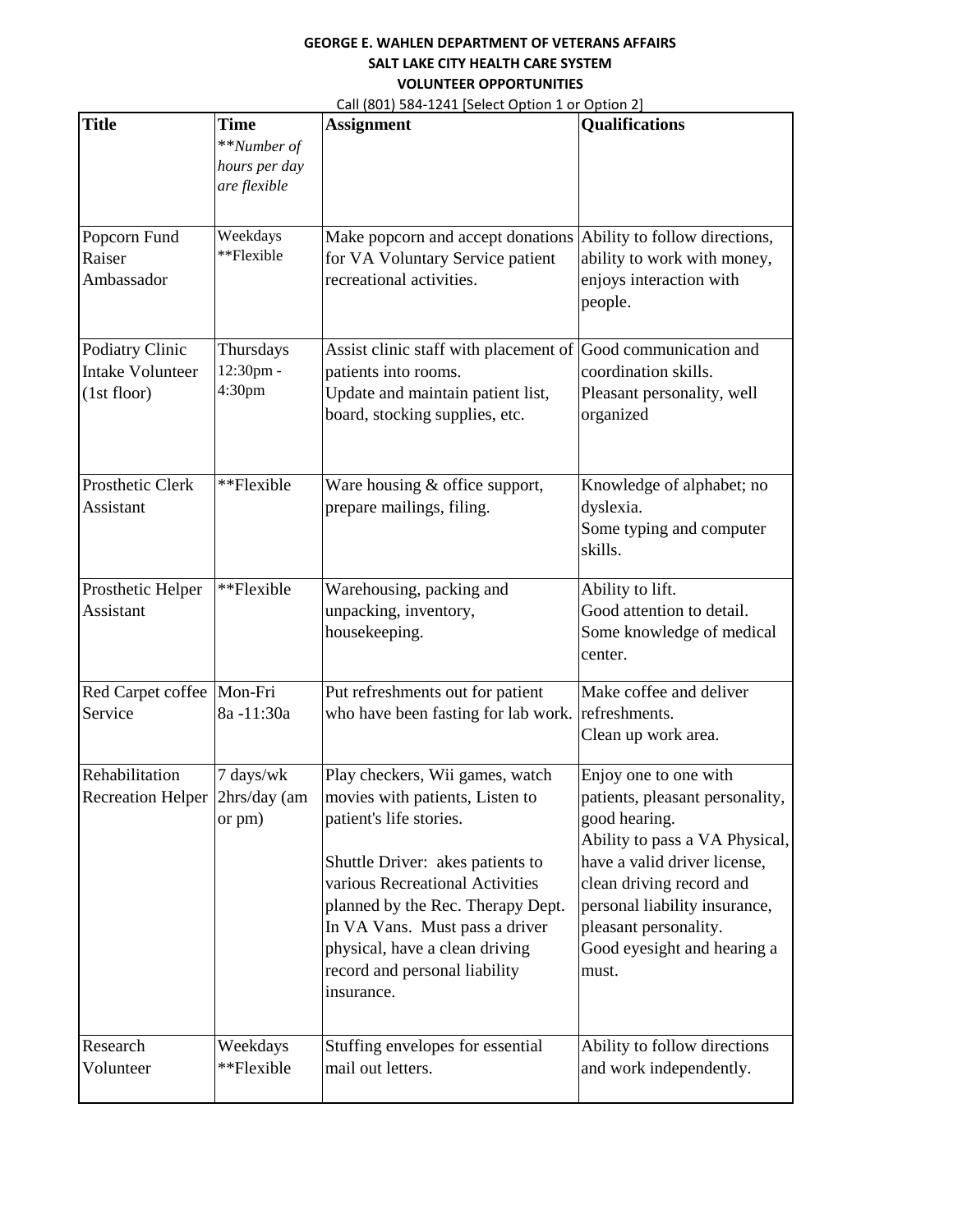| <b>Title</b>                                                                | Time<br>**Number of<br>hours per day | <b>Assignment</b>                                                                                                                                                                                                                                                                                                                                 | Qualifications                                                                                                                                                         |
|-----------------------------------------------------------------------------|--------------------------------------|---------------------------------------------------------------------------------------------------------------------------------------------------------------------------------------------------------------------------------------------------------------------------------------------------------------------------------------------------|------------------------------------------------------------------------------------------------------------------------------------------------------------------------|
|                                                                             | are flexible                         |                                                                                                                                                                                                                                                                                                                                                   |                                                                                                                                                                        |
| <b>Safety Office</b><br><b>Assistants</b>                                   | Weekdays<br>**Flexible               | Assist Safety staff with various<br>assignments throughout the facility.<br>If you have experience in the<br>following areas (Industrial Hygiene,<br>occupational safety, fire protection,<br>hazardous waste, hazardous<br>material, training, public works,<br>skill trades - electrical, plumbing,<br>HVAC), you may enjoy this<br>assignment. | Good mobility.<br>Ability to follow directions<br>and work independently.<br>Hours are flexible based on<br>your schedule.                                             |
| <b>Shuttle Driver</b><br>(Parking Lot Vans<br>for patients and<br>visitors) | Mon-Fri<br>8a - 12p<br>12p - 4p      | Drive courtesy shuttle vans to<br>transport disabled Veterans,<br>spouses & visitors from the patient<br>and visitor lots to the medical<br>center and surrounding clinics on<br>VA campus.                                                                                                                                                       | Ability to pass a VA Physical,<br>have a valid driver license<br>and auto insurance, pleasant<br>personality. Good eyesight<br>and hearing a must. (4 hour<br>shifts). |
| Shop Helper                                                                 | Weekdays<br>**Flexible               | Assists shop staff cleaning DAV<br>Vans GSA Vans.<br>Wash, dry and vacuum vehicles.                                                                                                                                                                                                                                                               | Good mobility required.                                                                                                                                                |
| <b>Surgery Helper</b>                                                       | Weekdays<br>evenings<br>weekends     | Ability to be trained to operate a<br>laptop, and use survey program.<br>Ability to work alone after training.                                                                                                                                                                                                                                    | Pleasant personality.                                                                                                                                                  |
| <b>Truth Point</b><br><b>Survey Taker</b>                                   | Weekdays<br>**Flexible               | Communicates updates on waiting<br>times to patients and their family<br>members for surgery, OR recovery,<br>Discharge, etc. Escort discharged<br>patient to lobby when ready.                                                                                                                                                                   | Pleasant personality,<br>courteous, with the ability to<br>peak with the Veterans to<br>obtain answers and enter into<br>laptop.                                       |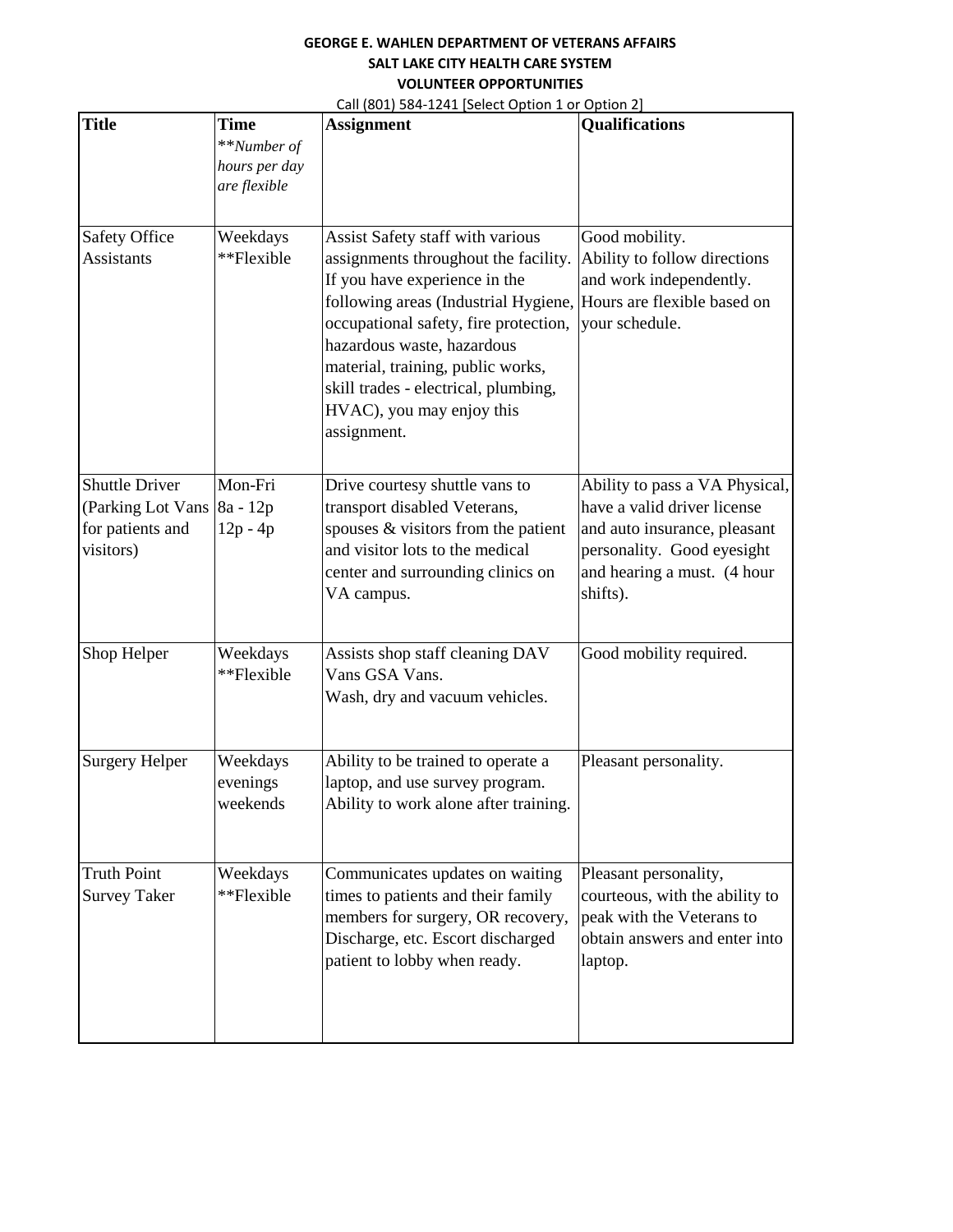| <b>Title</b>             | <b>Time</b>                                             | Call (601) 364-1241 [Select Option 1 of Option 2]<br><b>Assignment</b>                                                                                                                                                                                               | <b>Qualifications</b>                                                                                                                                    |
|--------------------------|---------------------------------------------------------|----------------------------------------------------------------------------------------------------------------------------------------------------------------------------------------------------------------------------------------------------------------------|----------------------------------------------------------------------------------------------------------------------------------------------------------|
| (Vet Centers)            | **Number of<br>hours per day<br>are flexible<br>$Mon -$ | Assist with phones, greeting                                                                                                                                                                                                                                         | Computer skills                                                                                                                                          |
| N. Ogden                 | Saturdays                                               | visitors, some data entry/filing,                                                                                                                                                                                                                                    | (Office/Outlook) be open,                                                                                                                                |
| Murray                   | 8a-6:30p                                                | setup and takedown of events at the                                                                                                                                                                                                                                  | friendly, helpful, good                                                                                                                                  |
| Provo                    | **Flexible**                                            | Vet Center i.e. potlucks, social                                                                                                                                                                                                                                     | listener, multi-task oriented.                                                                                                                           |
| St. George, St.          |                                                         | events. If there is a desire to assist<br>in outreach opportunities be willing<br>to positively communicate the<br>things the Vet Center/VA Medical<br>Centers in the Salt Lake Healthcare<br>Network are doing to better the<br>lives of Veterans in our community. | (existing and former Vet<br>Center Clients are not<br>eligible), willing to learn and<br>must communicate<br>information well with staff<br>and clients. |
| Women's Clinic<br>Helper | Monday<br>8a - 12p                                      | Call female patients to remind of<br>upcoming appointments and events.<br>Some computer work. Assist with<br>patient activities.                                                                                                                                     | Good phone and office skills.                                                                                                                            |